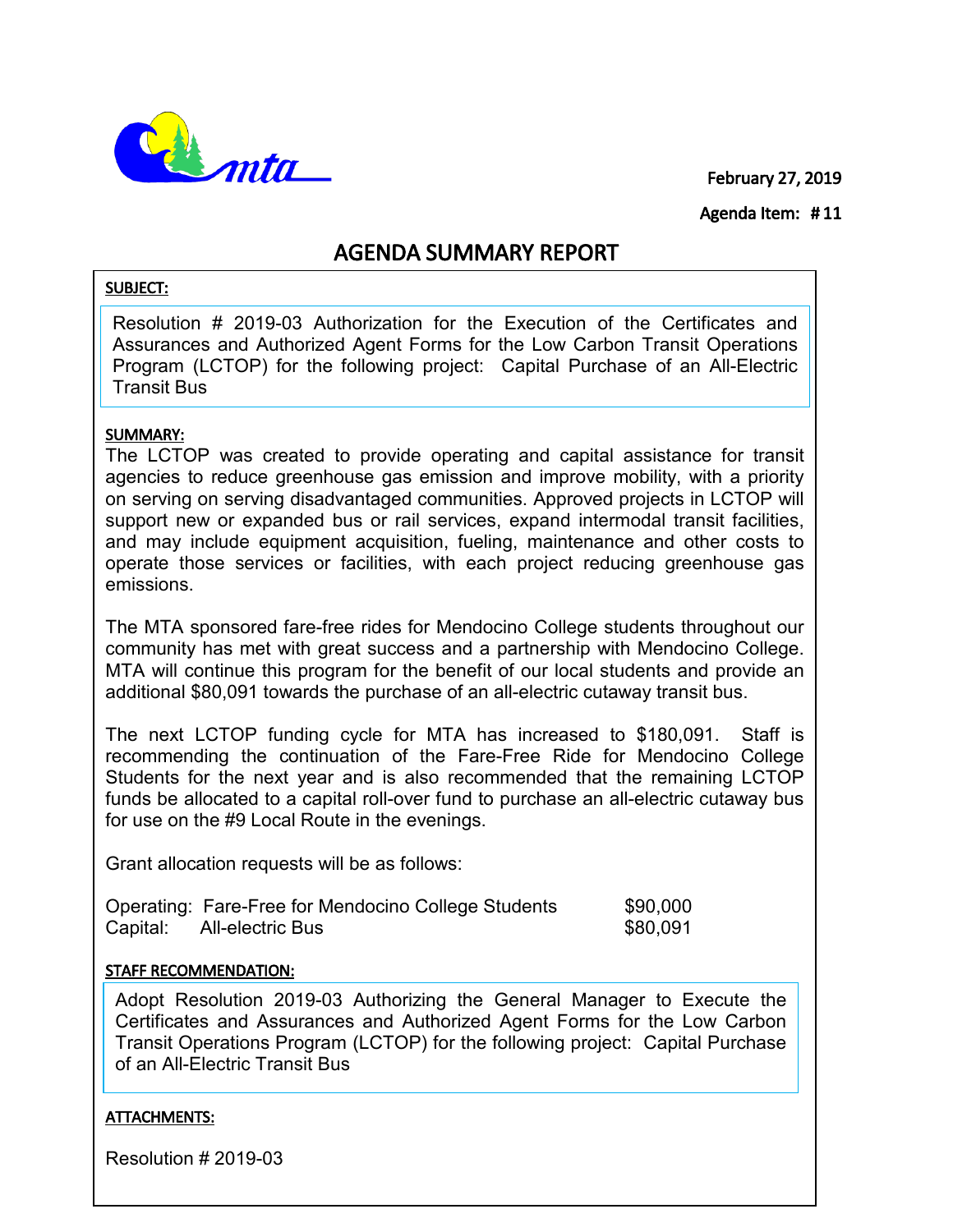

*SERVING MENDOCINO COUNTY SINCE 1976*

## **RESOLUTION #2019-03**

## AUTHORIZATION FOR THE EXECUTION OF THE CERTIFICATIONS AND ASSURANCES AND AUTHORIZED AGENT FORMS FOR THE LOW CARBON TRANSIT OPERATIONS PROGRAM (LCTOP) FOR THE FOLLOWING PROJECT(S): **CAPITAL PURCHASE OF AN ALL-ELECTRIC TRANSIT BUS**

**WHEREAS**, MENDOCINO TRANSIT AUTHORITY is an eligible project sponsor and may receive state funding from the Low Carbon Transit Operations Program (LCTOP) for transit projects; and

**WHEREAS**, the statutes related to state-funded transit projects require a local or regional implementing agency to abide by various regulations; and

**WHEREAS**, Senate Bill 862 (2014) named the Department of Transportation (Department) as the administrative agency for the LCTOP; and

**WHEREAS**, the Department has developed guidelines for the purpose of administering and distributing LCTOP funds to eligible project sponsors (local agencies); and

**WHEREAS**, MENDOCINO TRANSIT AUTHORITY wishes to delegate authorization to execute these documents and any amendments thereto to the General Manager, Carla A. Meyer

**WHEREAS**, MENDOCINO TRANSIT AUTHORITY wishes to implement the following LCTOP project(s) listed above,

**NOW, THEREFORE, BE IT RESOLVED** by the Board of Directors of the MENDOCINO TRANSIT AUTHORITY that the fund recipient agrees to comply with all conditions and requirements set forth in the Certification and Assurances and the Authorized Agent documents and applicable statutes, regulations and guidelines for all LCTOP funded transit projects.

**NOW THEREFORE, BE IT FURTHER RESOLVED** that the General Manager, Carla A. Meyer be authorized to execute all required documents of the LCTOP program and any Amendments thereto with the California Department of Transportation.